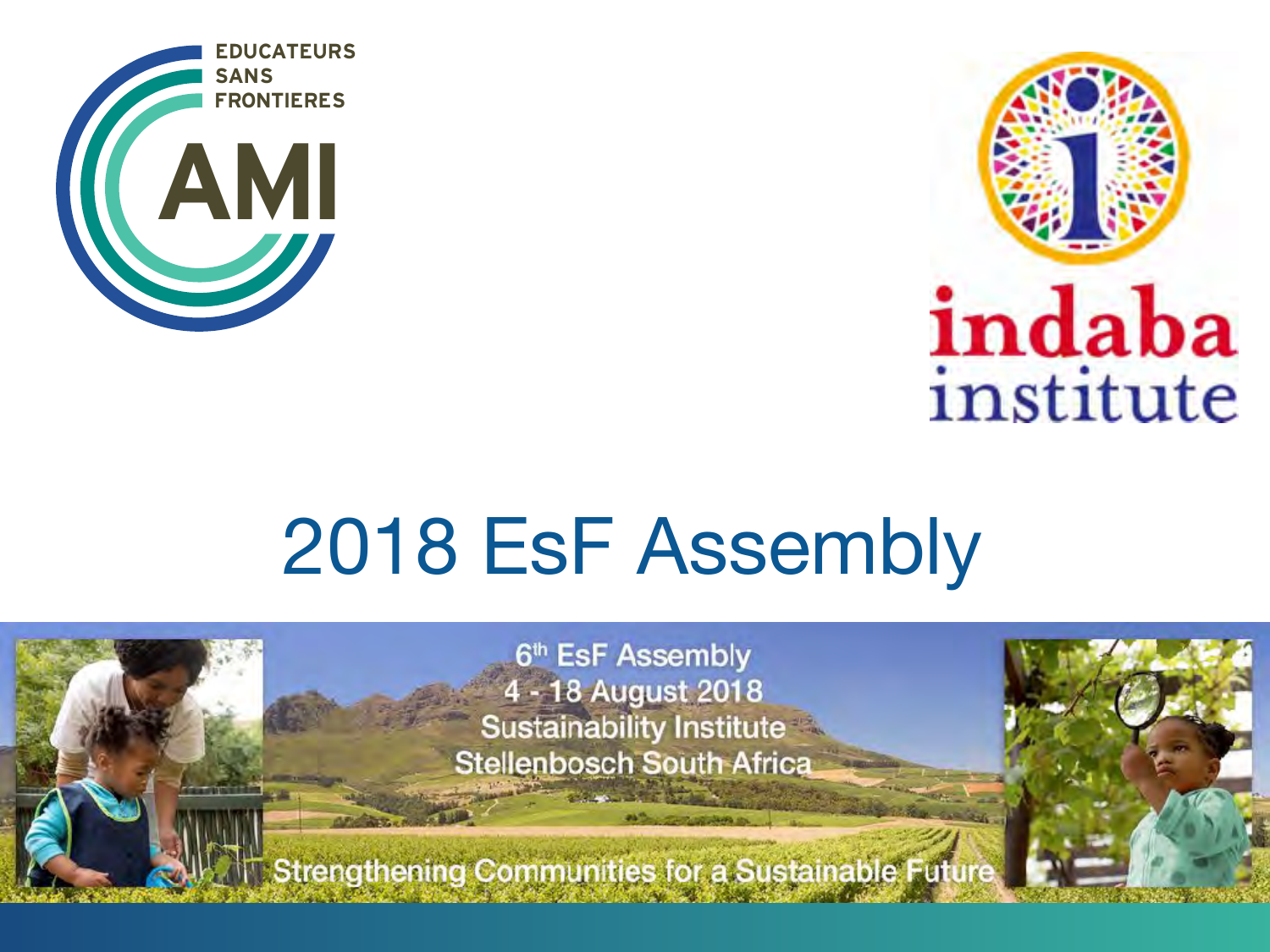

# 2018 EsF Assembly: 13 August 2018 Working towards a Sustainable Future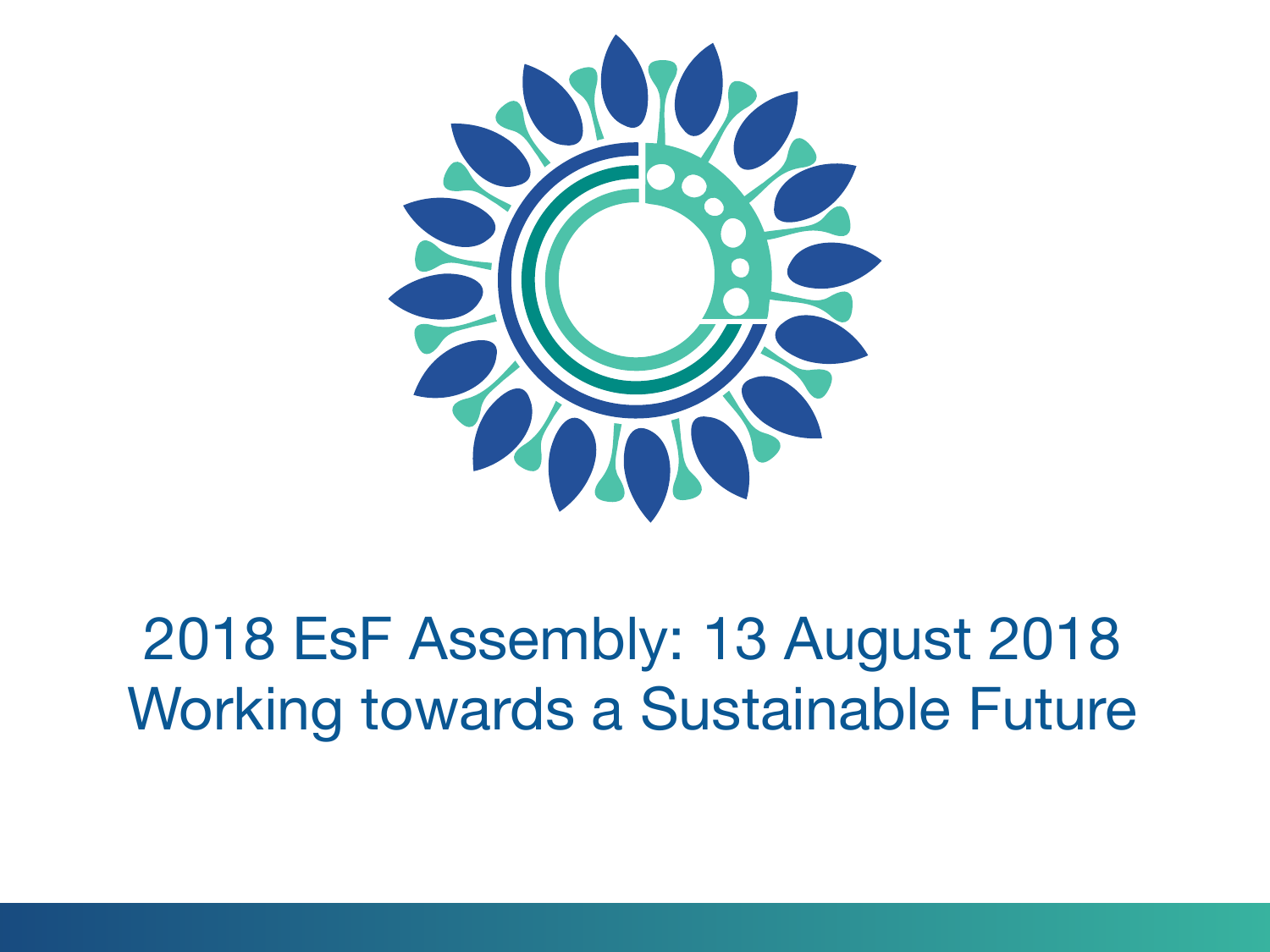#### "True listening brings back dignity and heals."



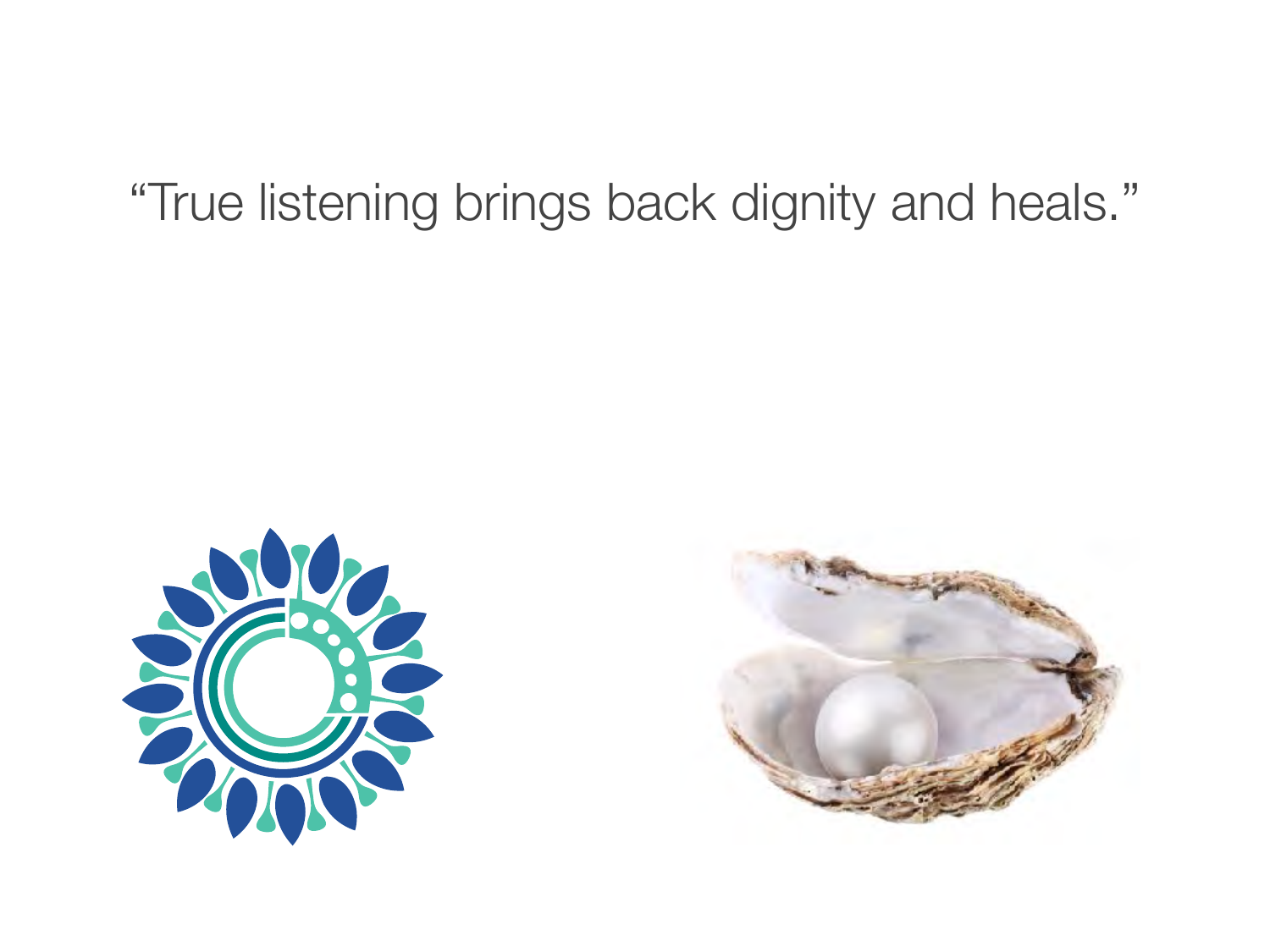#### "All knowledge is for action, and all action is for friendship. "



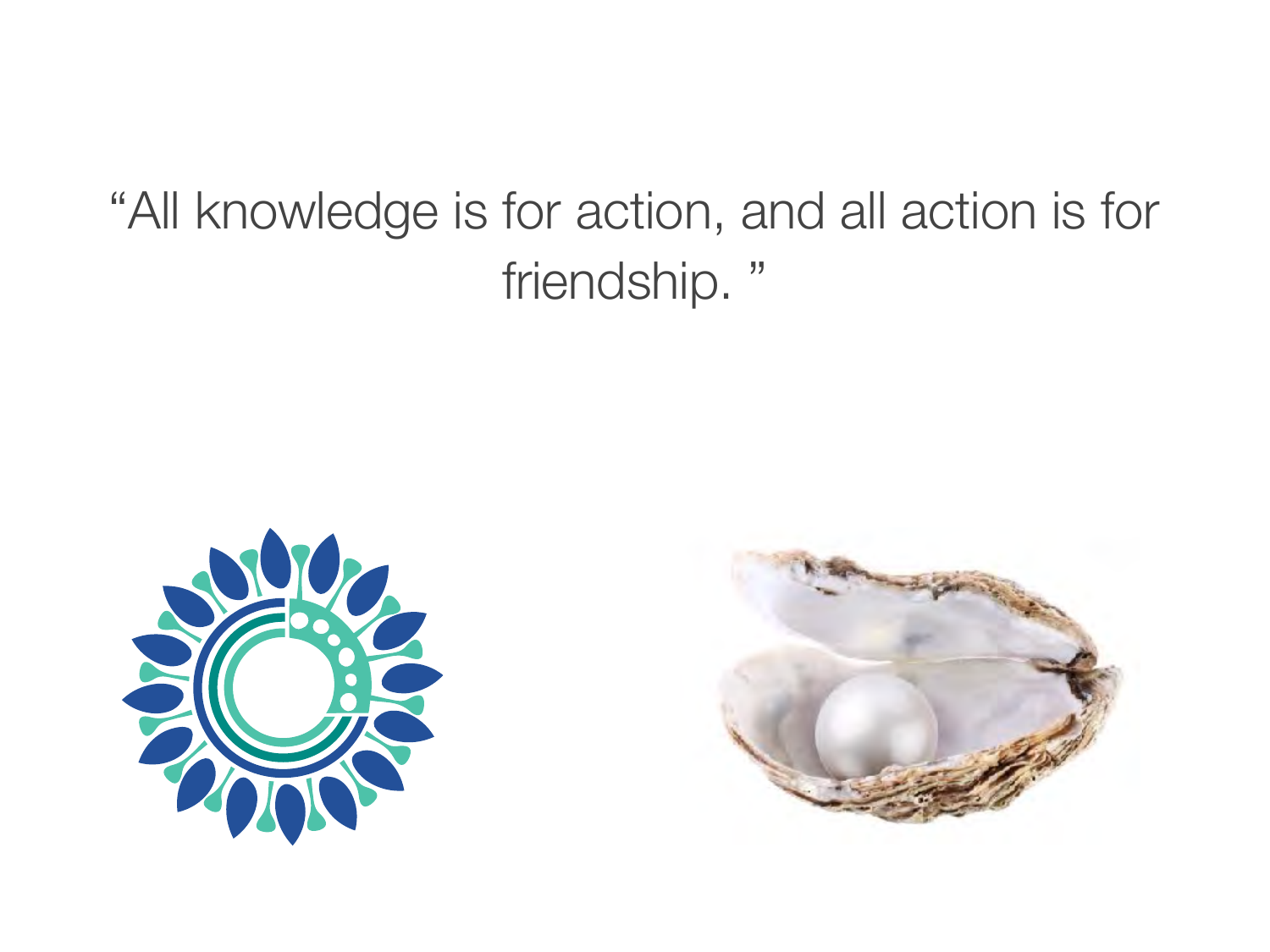### "People don't care how much you know : they want to know how much you care."



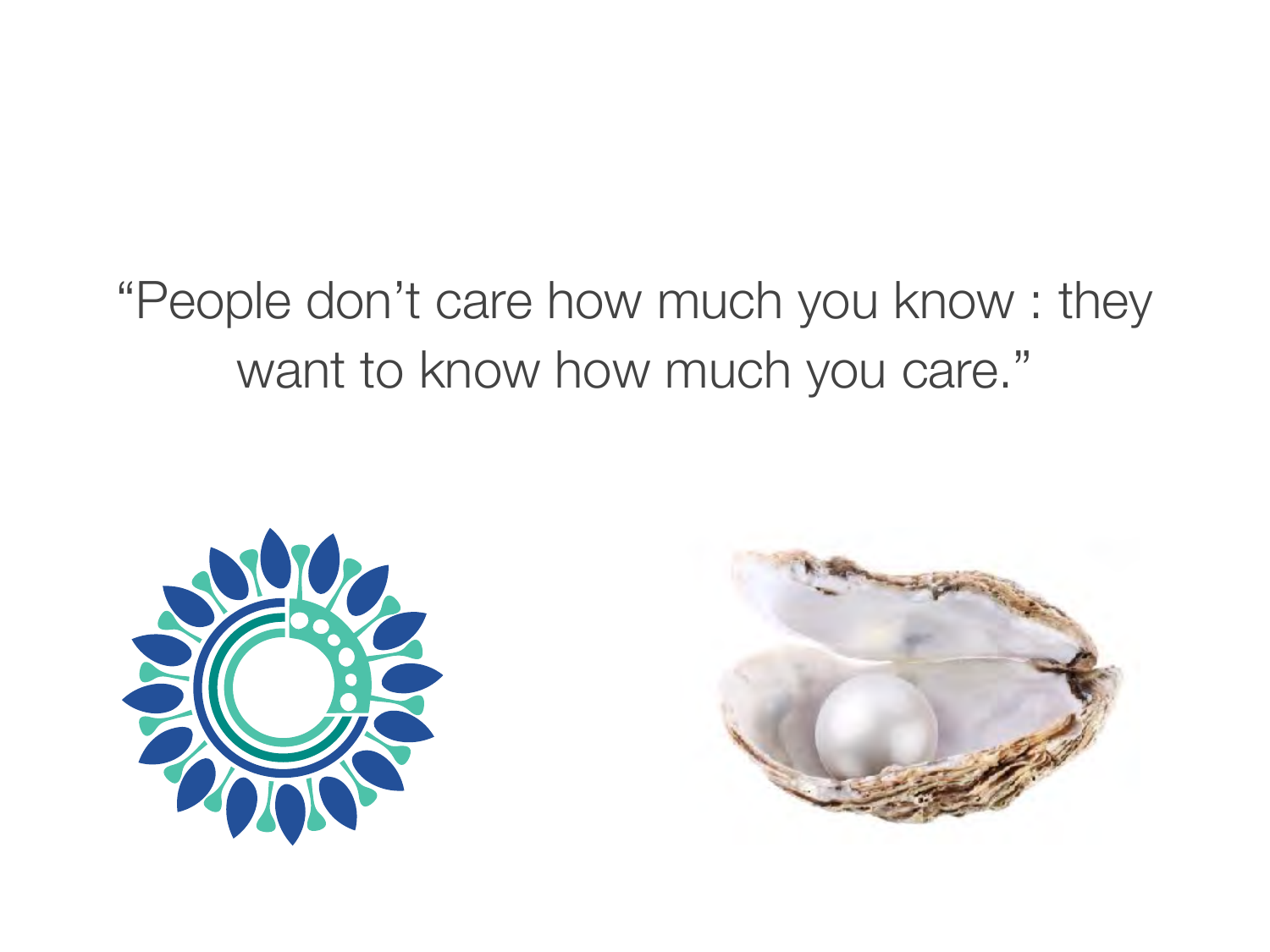# Monday's Programme

| 9:30  | Philip O'Brien - Working Towards a Sustainable Future |
|-------|-------------------------------------------------------|
| 11:00 | Morning Tea                                           |
| 11:30 | <b>Reading Session</b>                                |
| 1:00  | Lunch                                                 |
| 2.15  | Workshops                                             |
| 3.30  | Working Groups / Urbanisation Discussion              |
| 4.30  | <b>Group Meeting</b>                                  |
| 5.15  | Yoga                                                  |
| 7.00  | <b>Dinner</b>                                         |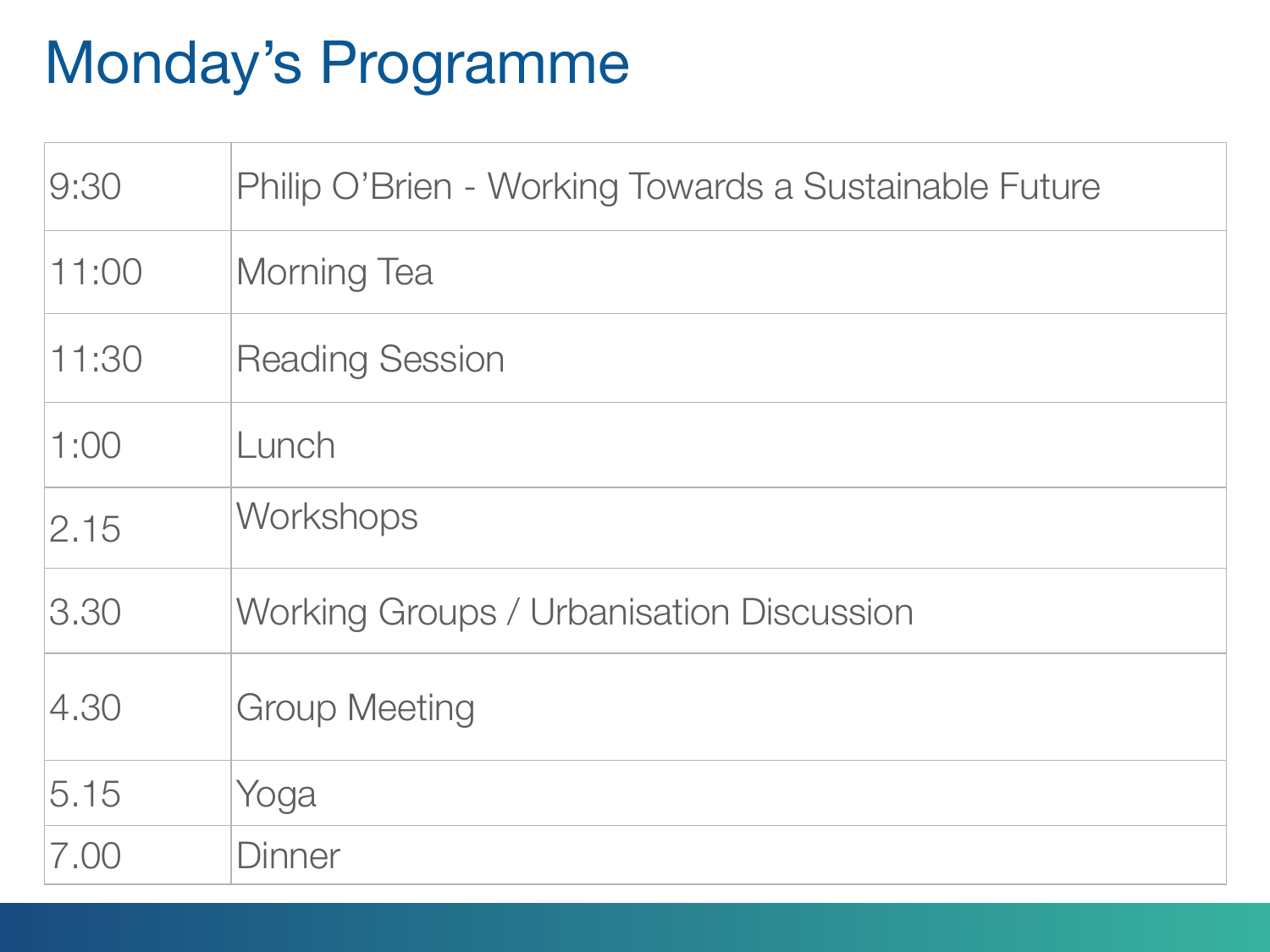#### Readings 13 August

| Group 1                                                      | <b>Group 2</b>                                               | <b>Group 3</b>                                               | Group 4                                                      |
|--------------------------------------------------------------|--------------------------------------------------------------|--------------------------------------------------------------|--------------------------------------------------------------|
| <b>Uma Ramani</b>                                            | <b>Sally Hall</b>                                            | <b>Tricia Miller</b>                                         | <b>Eric Gumah</b>                                            |
| The creative Capacity<br>of Early Childhood                  | The creative Capacity of<br>Early Childhood                  | The creative Capacity of<br>Early Childhood                  | The creative Capacity of<br>Early Childhood                  |
| <b>Compilation of Poems</b>                                  | <b>Compilation of Poems</b>                                  | <b>Compilation of Poems</b>                                  | <b>Compilation of Poems</b>                                  |
| Group 5                                                      | Group 6                                                      | Group 7                                                      | <b>Group 8</b>                                               |
| <b>Courtney Reim</b>                                         |                                                              |                                                              |                                                              |
|                                                              | <b>Victoria Barrès</b>                                       | <b>Helen Mohan Elias</b>                                     | <b>Pete Juds</b>                                             |
| Erica Moretti<br>Montessori's early<br>initiatives for early | Erica Moretti<br>Montessori's early<br>initiatives for early | Erica Moretti<br>Montessori's early<br>initiatives for early | Erica Moretti<br>Montessori's early<br>initiatives for early |